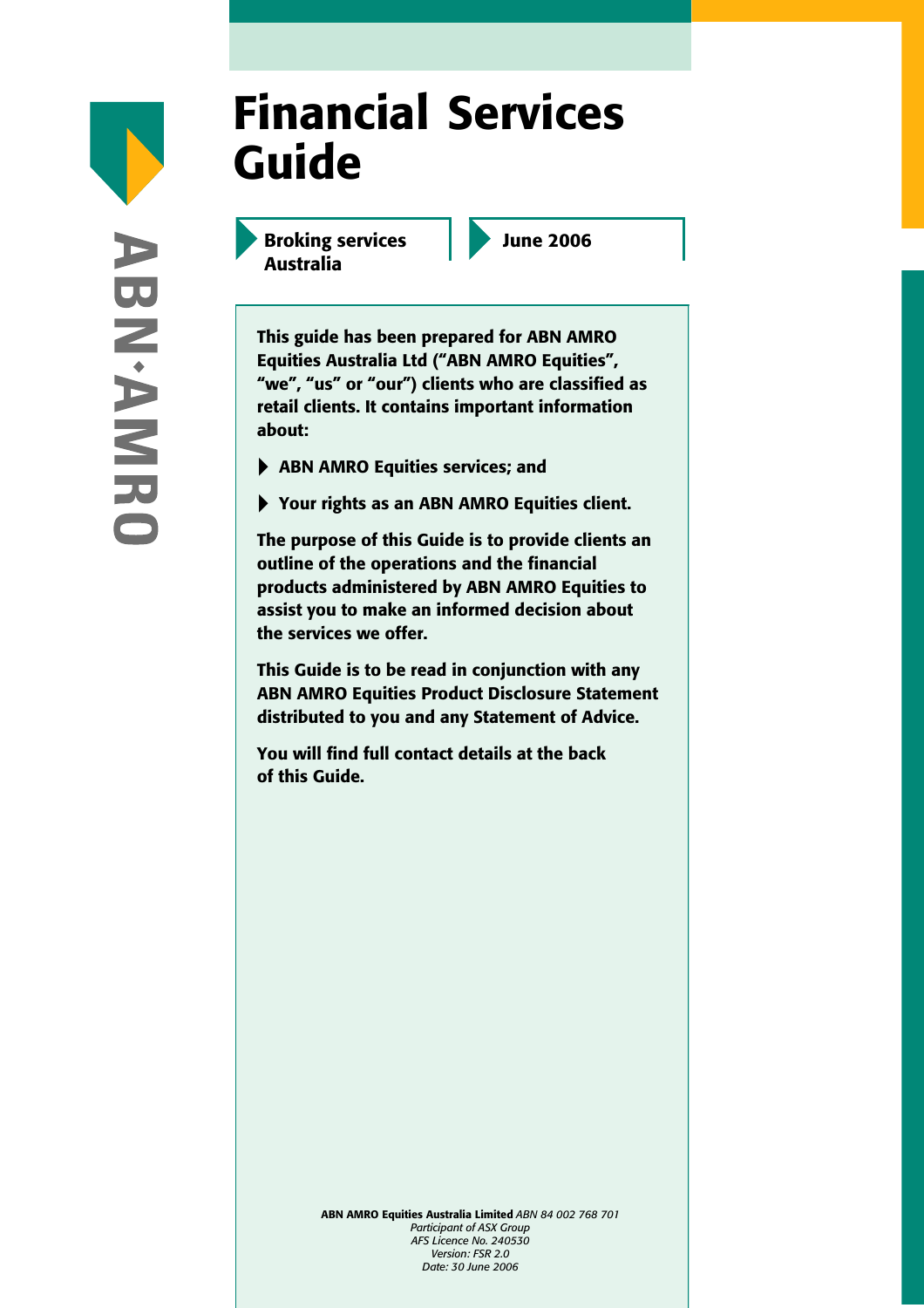

#### About ABN AMRO

ABN AMRO Equities Australia Limited (ABN 84 002 768 701) is the stockbroking division of the ABN AMRO Group in Australia, which is part of the global investment bank, ABN AMRO Bank NV. ABN AMRO Bank NV is the eleventh largest bank in Europe and one of the top twenty five largest banks in the world (based on Tier 1 Capital).

ABN AMRO Equities is a holder of an 'Australian Financial Service License' (AFSL) No. 240530. ABN AMRO Equities is a participating organisation of the Australian Stock Exchange (ASX), a Broker Participant in the CHESS system operated by ATSC (an ASX group company) and a Clearing Participant of Options Clearing House Pty Limited.

ABN AMRO Equities primary aim is to provide our clients with the most effective means of creating wealth. We aspire to be the most effective wealth creators for our clients in the Australasian sharemarket.

ABN AMRO Equities is responsible for the financial services provided, including the distribution of this Financial Services Guide (FSG). We are permitted under our AFS Licence to deal and advise on the following financial products:

- **Securities**
- **Derivatives**
- Managed Investments
- Government Bonds, Stocks and Debentures
- Foreign Exchange

ABN AMRO Equities is also authorised to make a market in derivatives and provide a custodial or depository service.

#### Retail Client Services

*ABN AMRO Equities will provide execution only brokerage services to its Retail Clients.* As ABN AMRO Equities does not provide Personal Advisory Services to Retail Clients, we will not provide any Statement of Advice (required to be given when advice is given that takes into account personal details of a retail client). We recommend that our Retail Clients call a Financial Advisor to assess the suitability of "execution only" security dealings to their particular needs. If you require services above execution only, you are required to open an account and deal through ABN AMRO Morgans Limited our specialist retail broker. ABN AMRO Morgans Limited can be contacted on (07) 3334 4888.

No ABN AMRO Equities staff are authorised to provide you with any services other than execution only.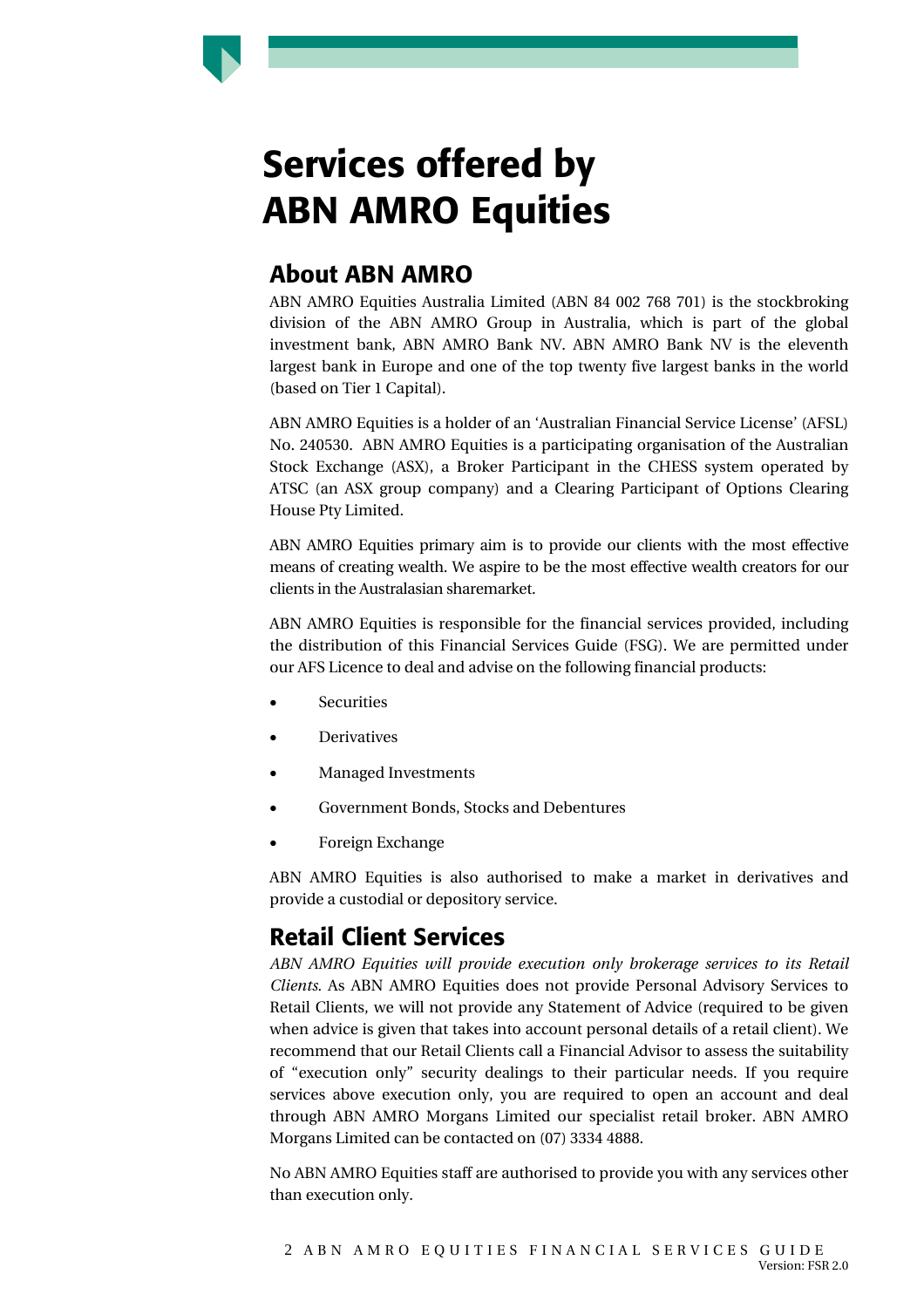

A Product Disclosure Statement (PDS) will be provided to you if we offer to issue, or arrange the issue of a financial product (other than securities such as listed shares) to you. This may occur if we offer you shares in an initial public offering. The PDS contains information concerning the offered financial product including the features, benefits, fees and risks associated with the product.

### Representatives

All ABN AMRO Equities employees listed in the contact details at the back of this Guide have been authorised by ABN AMRO Equities as the Licensee to provide financial services in the financial products listed in this Guide.

#### Authorised Representatives

The following Nominee companies have been made Authorised Representatives of ABN AMRO Equities' Licence to facilitate the settlement of client trades as required by the ASX Business Rules. The Nominee companies are wholly owned subsidiaries of ABN AMRO Equities:

- Quinambo Pty Limited (Authorised Representative No. 262278)
- Fleet Nominees Pty Limited (Authorised Representative No. 262277)

The following company has been made an Authorised Representative of ABN AMRO Equities' Licence for the purpose of acting as trustee and custodian of shares in ABN AMRO Australia Holdings (No 1) Pty Limited on behalf of employees of the ABN AMRO group:

• AAA Employee Plans Pty Limited (Authorised Representative No. 302349)

#### Remuneration of Representatives

Our representatives are remunerated by means of an annual salary plus discretionary performance bonus from ABN AMRO Services Australia Limited. Our representatives do not receive any commissions or fees.

The discretionary performance bonuses are awarded annually and are determined upon set criteria, including:

- Financial performance of the business;
- Strategic performance of the business;
- Relative competitive practices;
- Whether the business operates in a high/low payout market sector;
- The stage of business development (that is, whether investing, protecting a franchise, etc.);
- The quality of staff:
- The performance of ABN AMRO as a whole.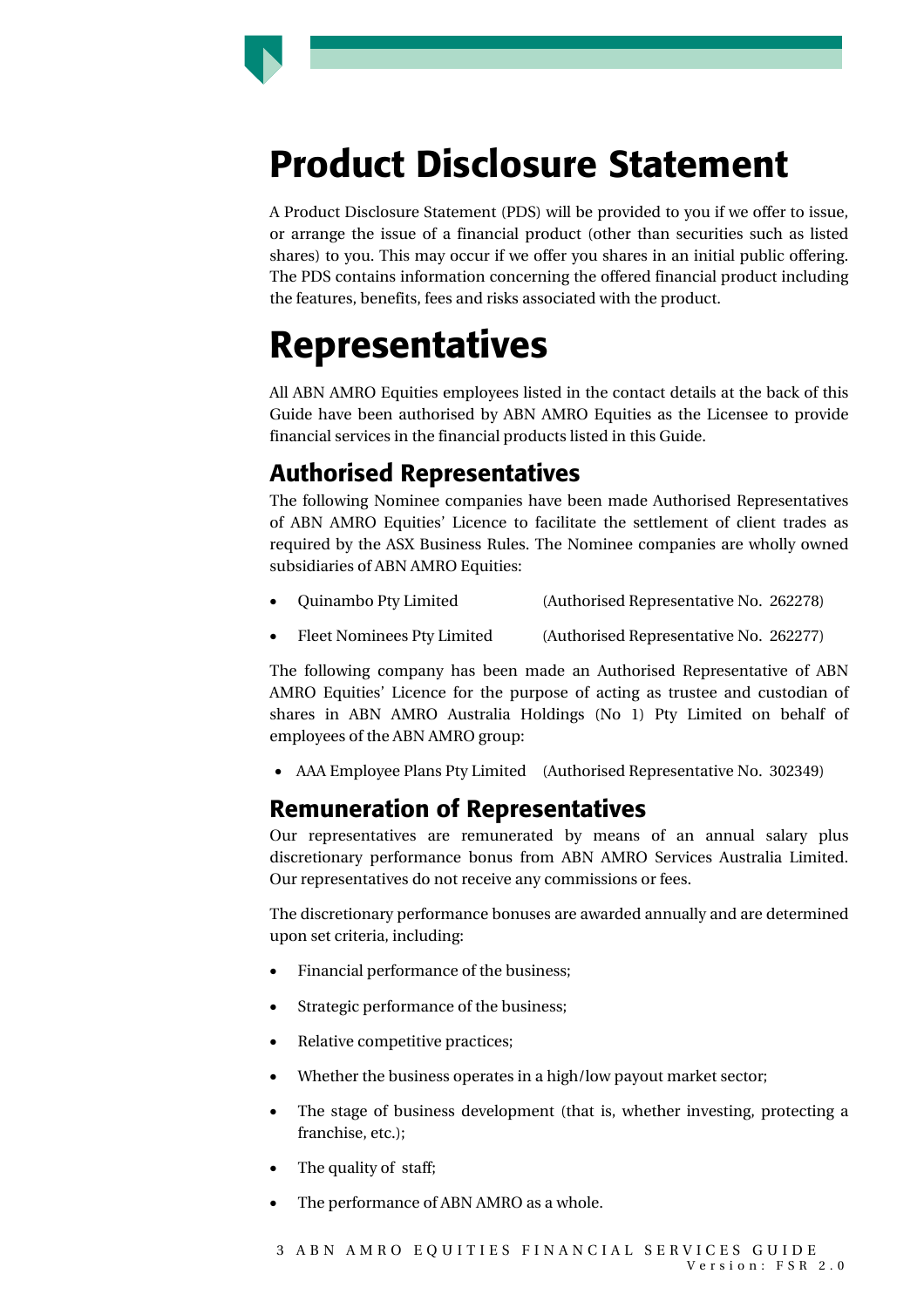

Representatives may also receive shares in ABN AMRO Australia Holdings (No 1) Pty Limited based on their years service with or may be offered such shares for purchase. Representatives holding such may share in profits generated by the business.

Our Representatives may also be eligible to receive Options, through the ABN AMRO Global Stock Option Plan. Options are granted to key employees and enable the purchase of a specified number of ABN AMRO Holding NV shares in a future period.

### ABN AMRO Associates

The main companies in the ABN AMRO Group, in Australia, are: ABN AMRO Equities Australia Limited, ABN AMRO Corporate Finance Limited, ABN AMRO Equity Capital Markets Limited, ABN AMRO Australia Pty Limited, ABN AMRO Bank N.V (Australian Branch), ABN AMRO Asset Management Limited and ABN AMRO Morgans Limited (retail stockbroker).

# Account Opening Process

If you are interested in opening an account with ABN AMRO Equities, please refer to the contact details at the back of this Guide. Our client advisors will arrange to have the appropriate Account Opening Application forms forwarded to you.

### Remuneration and other benefits

Australian Equities

ABN AMRO Equities will charge you brokerage for the execution services that it provides. The rate of brokerage will be advised to you in writing. The rate is usually based on the following standard rates (exclusive of GST) for buy/sell transactions:

| <b>First \$3000</b>         | $$75$ (fixed) |
|-----------------------------|---------------|
| Between \$3,001 to \$5,000  | 2.5\%         |
| Between \$5,001 to \$40,000 | 2.0%          |
| Above \$40,000              | 1.0%          |

Rates may be negotiated between you and your advisor and are subject to change. Brokerage is payable to ABN AMRO Equities when T+3 has elapsed from the execution of the trade i.e. Brokerage is to paid within three days of the executed trade.

If you fail to settle on time, an administration fee of \$50 per day plus funding costs from T+4 until the trade is settled, will be charged to your account. In addition, there will be ASX fail fees as invoiced in the event of late settlement.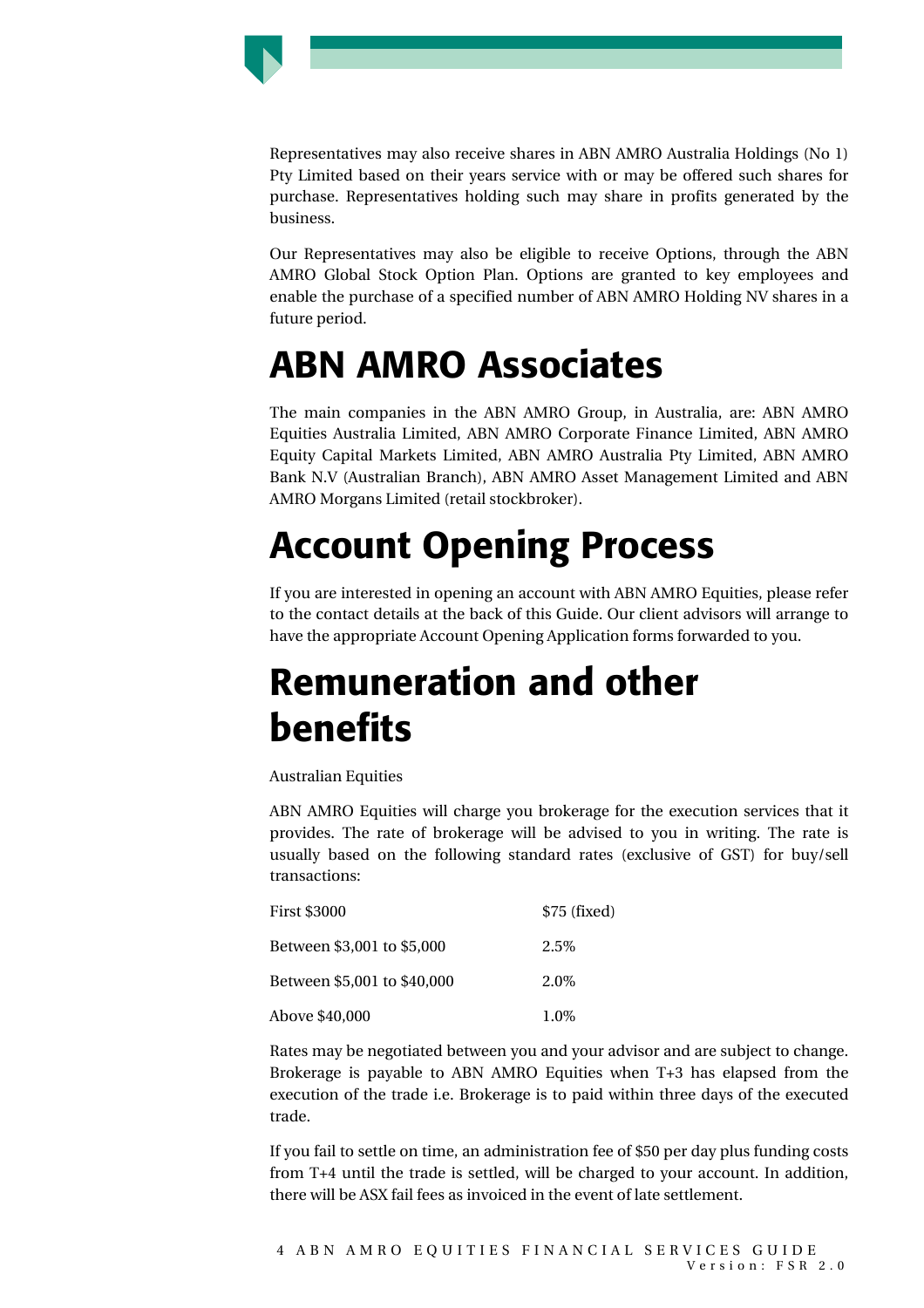#### *International Equities*

This service is not generally offered to retail clients of ABN AMRO Equities. If ABN AMRO Equities agrees to deal in foreign equities, ABN AMRO will provide details of brokerage and other charges in writing before any dealings occur.

#### *Other commissions, fees or charges*

ABN AMRO Equities is generally remunerated directly through the brokerage we charge you. However, with certain products we may receive remuneration or other benefits from other Financial Product issuers (including those within the ABN AMRO Group).

This most commonly occurs when we receive a fee by placing our broker's stamp on a share application attached to a Prospectus you have lodged with us. This fee is payable by the company raising the money, not you the client. The fee we receive will be set out in the Prospectus, which we are required to give you by law. The fee varies, but generally it does not exceed 1% of the face value stated on the application amount. For example, if your application amount is for \$1,000, our fee will be a percentage of that amount. If we assume a fee of 0.5% (half a percent), that will mean the company (not you) will pay us  $$5$  (1,000 x 0.005 = \$5).

The ABN AMRO group may also have a corporate mandate in some initial public offerings or capital raisings (e.g. placements). Such mandates are normally undertaken by ABN AMRO Equity Capital Markets Limited. ABN AMRO Equity Capital Markets' role, and the fees payable, will vary from transaction to transaction. Only initial public offerings are available to retail clients, as placements are limited to non-retail clients. Management and underwriting fees payable to ABN AMRO Equity Capital Markets will be set out in the Prospectus.

### Information about Equity **Securities**

The value of equity investments, like that of all other asset classes (for example property and government bonds), can both rise and fall. The measure of this change in value is often called volatility, that is, the more the value varies over time, the more volatile the asset is and therefore the more risk involved in investing in it. On the other hand, overall, the less volatile an asset is, the less likelihood there is for any significant capital gain or loss from investing in that asset.

Equity securities are generally more volatile than other asset classes but, over the longer term, a balanced portfolio of equities frequently out-performs most other asset classes. The markets for other asset classes are not as efficient or transparent as the stock market as to the information available to investors and the process for continuously determining and making public the real market value of the particular asset. Therefore, the real volatility of those assets is often not fully appreciated.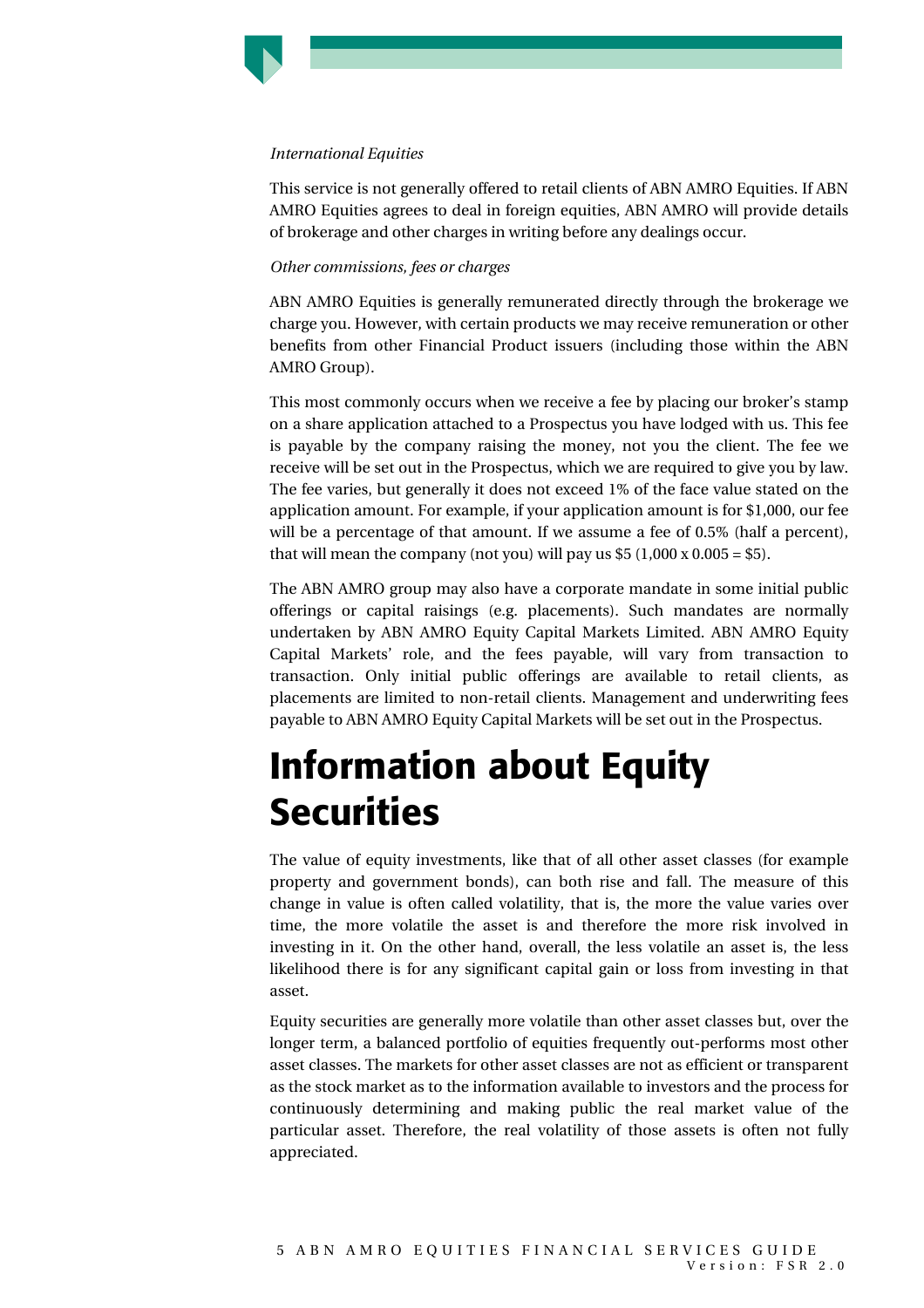

#### What are the risks?

Usually, the risks of investing in equities can be categorised in the following manner. Please note that the lists below do not purport to be complete, as it would not be feasible to list all the risks in each category.

*Overall market risk:* The risk of loss due to movements in the share market generally. Many factors can cause these movements including political, economic, taxation or legislative factors. Specific examples are changes in interest rates, changes of Government, changes in taxation or superannuation laws, international crises or natural disasters.

*Domestic versus international factors:* The vulnerability of a company to international events or market factors. These would include movements in exchange rates, changes in trade or tariff policies and changes in other stock or bond markets.

*Sector specific factors:* These would include demand for the product a company produces, commodity prices, the economic cycle of industry, changes in consumer demands, lifestyle changes and changes in technology.

*Stock specific factors:* These would include a company's directors, the strength of a company's management and the significance of any key personnel, a company's profit history, a company's tangible asset base, debt level and fixed cost structure, litigation, profits or losses on particular contracts, drill results, competition from within the sector, and whether a company already has a profitable business or whether it is exploring for recoverable resources or is developing a new product.

*Research limitations:* The research undertaken by ABN AMRO Equities is the opinion of specialist analysts. It is only valid for a limited time, is often subject to market movements, is often written for corporate and institutional clients and ABN AMRO Equities can never guarantee it.

For example, for short-term investors, a "buy" recommendation could turn into a "sell" recommendation if the market price of a stock appreciates by a small amount.

For a prospective longer term investor, this market movement may not be significant, although a larger movement might be.

The mere fact that an analyst recommends a stock as a "buy" does not necessarily mean that the stock is a suitable investment for your particular investment needs, objectives and financial circumstances. It is unreasonable to rely on any ABN AMRO recommendation when using an execution only service. If you want advice open a full service account with ABN AMRO Morgans Limited.

### Derivatives trading

ABN AMRO Equities is also able to trade equity derivatives for clients on the ASX in products such as company options, exchange traded options, Low Exercise Priced Options ("LEPOs") and warrants. We do not accept orders for share ratios. Additional requirements apply to such trading, including funds deposited upfront and the signing of additional Client Agreement and Product Disclosure Statements. Your client advisor can provide further details upon request.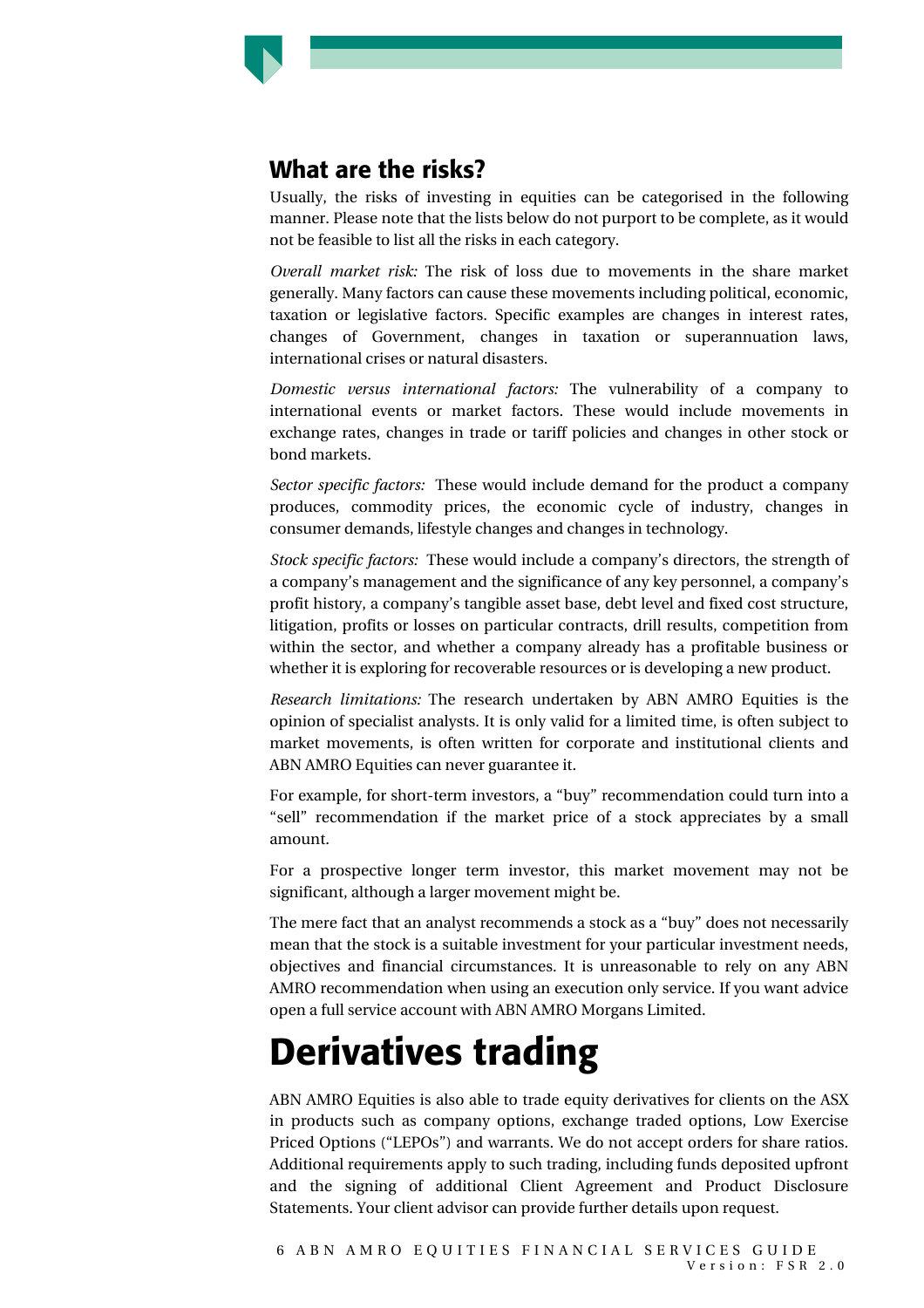# Dealing on foreign stock exchanges

Clients who deal on foreign stock exchanges should be aware of the following matters.

### Dealing subject to foreign rules and laws

Participation in transactions on foreign stock exchanges involves the execution and clearing of trades, subject to the rules of that foreign stock exchange and the laws of the country in which the securities exchange is domiciled.

### Australian regulators may not have any jurisdiction

Neither the Australian Securities & Investments Commission ("ASIC") nor the Australian Stock Exchange ("ASX") regulates activities of foreign stock exchanges, nor do they have the power to compel enforcement of the rules of a foreign stock

exchange or any applicable foreign laws. Generally, applicable foreign law will govern the foreign transaction. Moreover, such rules and regulations will vary depending on the foreign country in which the transaction occurs.

#### Clients' trust money

Clients who trade on foreign stock exchanges may not have the benefit of protective measures provided by the *Corporations Act* and the ASX Market Rules. In particular, clients' funds may not have the same protection as funds deposited in Australia in a broker's trust account.

### Exchange rate risk

If a client trades in stocks denominated in currencies other than Australian dollars, a client may lose money due to exchange rate fluctuations. These losses may be in addition to any losses on a stock itself.

# Other matters

### Regulatory bodies

A client may incur losses caused by matters outside the broker's control. For example, a regulatory authority exercising its powers during a market emergency may precipitate losses. A regulatory authority can, in extreme situations, suspend trading or alter the price at which a stock is traded. This may result in a loss for you.

The ASX may amend or cancel transactions at its discretion.

### Market disruptions

A market disruption may mean a client is unable to deal in stock when desired. A client may suffer a loss as a result. Common examples of disruption include the "crash" of a computer-based trading system, terrorist attacks, fire or other emergency on a trading floor or in a computer system.

7 ABN AMRO EQUITIES FINANCIAL SERVICES GUIDE Version: FSR 2.0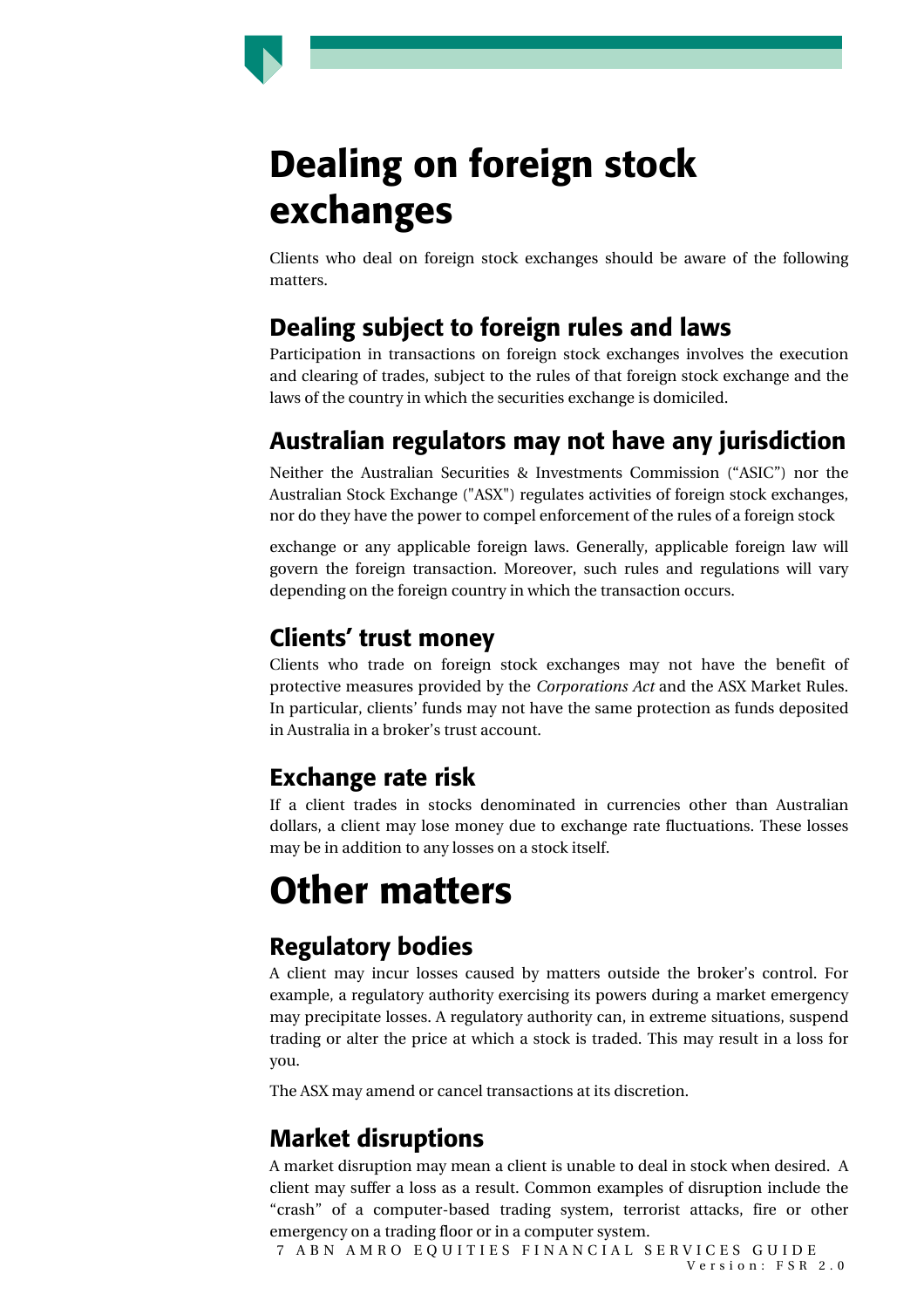### Risk capital

A good general rule is never to speculate with money that, if lost, would alter your standard of living.

#### Emails

If you email an order to an adviser you should be aware that it is the least reliable means of giving an order. Your adviser may not receive or read the email immediately or may be out of the office temporarily, therefore the market may move contrary to your instructions and limits. It is therefore advisable to speak directly with your adviser about an order or about any information that you are requesting. All orders received by email will be executed on a best efforts basis once read by your advisor.

### Telephone recording

ABN AMRO Equities may record telephone conversations between ourselves and you. If there is a dispute between you and ABN AMRO Equities, you may listen to those recordings at ABN AMRO's offices. It is to be noted that ABN AMRO Equities is only required to keep telephone recordings for a period of 20 days and after that time the recordings would not be available. Not all conversations may be taped, so first check with your advisor.

### Complaints and resolution procedures

If you have any questions, queries or complaints concerning the services provided by ABN AMRO Equities, you should first raise them with your client advisor. Most concerns can be addressed at this stage.

If you remain unsatisfied, you can either contact the Head of Equities on (02) 8259 5694 or the Head of Compliance on (02) 8259 6055. It is best if you raise the matter in writing to help the Head of Equities or the Head of Compliance to make enquiries. ABN AMRO Equities has in place established complaints handling procedures designed to adequately consider and resolve complaints.

ABN AMRO Equities is a Member of the Financial Industry Complaints Scheme ("the Scheme"). As a member of the Scheme, any dispute brought to the attention of ABN AMRO Equities that cannot be satisfied by discussion can be referred to the Scheme for resolution.

While ABN AMRO Equities encourages clients to make initial enquiries with ABN AMRO Equities, clients may pursue external resolution through the Scheme by contacting them direct via:

| Mail      | PO Box 579, Collins Street West |
|-----------|---------------------------------|
|           | Melbourne VIC 8007              |
| Telephone | 1300 780 808                    |
| Facsimile | $(03)$ 9621 2291                |
| Email     | fics@fics.asn.au                |
| Internet  | www.fics.asn.au                 |
|           |                                 |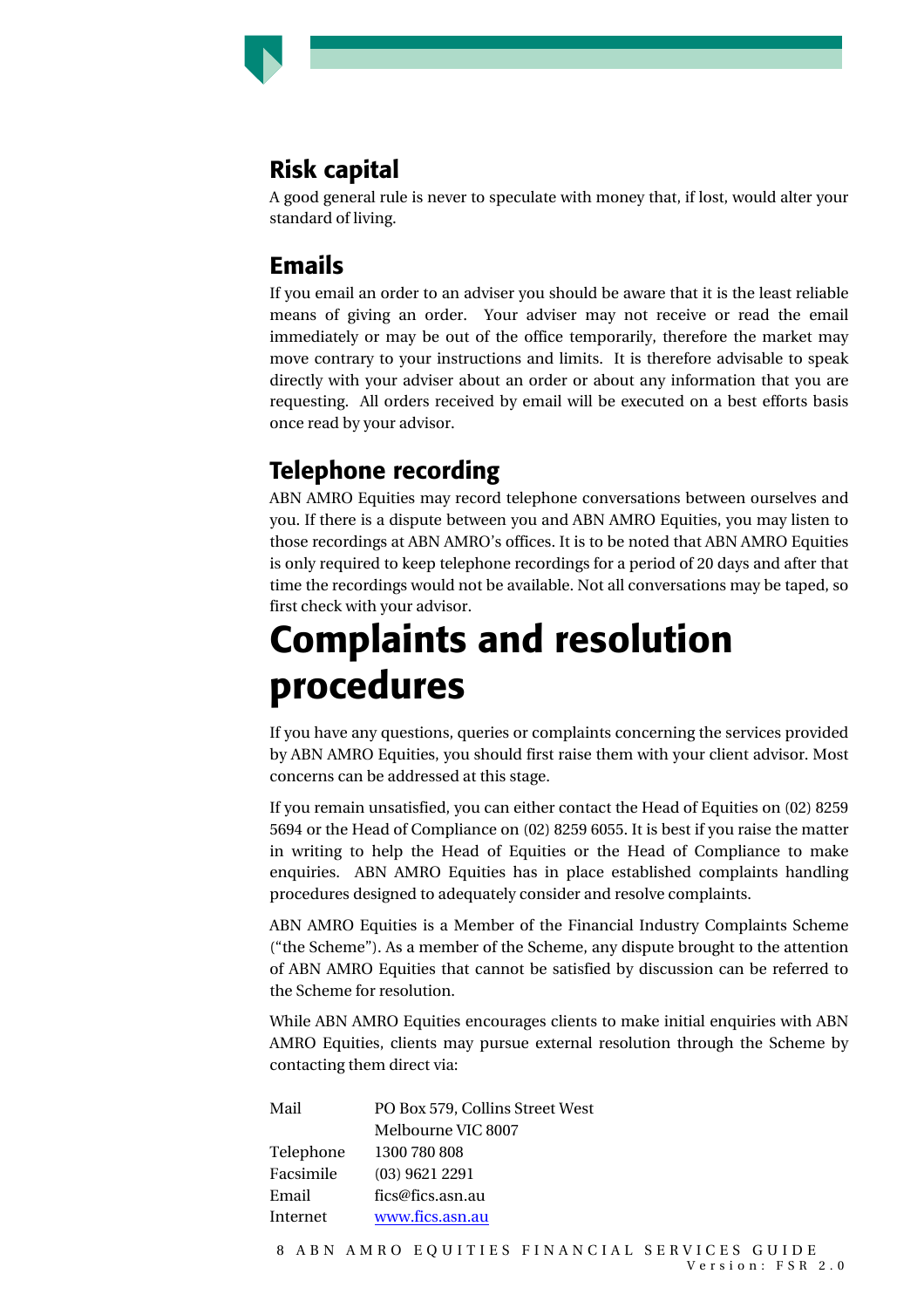

Clients may also contact the Australian Securities and Investments Commission who, together with the ASX, regulate the conduct of stockbrokers.

# Privacy Policy

At ABN AMRO we are committed to ensuring the privacy of your information. ABN AMRO recognises that you, as a customer, are concerned about your privacy and about the confidentiality and security of information that ABN AMRO may hold about you.

ABN AMRO is bound by the National Privacy Principles contained in the Privacy Act 1988 (Cth). The Privacy Act and general law place strict requirements on us to treat any information that we hold about you as confidential.

#### Information we collect

We collect your personal information only if it is necessary for one or more of our functions or activities. We may collect the following information from you:

- Your name and contact details;
- Your tax file number;
- Your bank account details;
- Details of your assets and any debts you have.

### Purpose of collecting information

ABN AMRO may use your information to:

- Open an account for you; maintain your account;
- Process transactions on your behalf;
- Send information to you;
- Respond to any specific requests you may contact us about;
- Notify you of any products that may be of interest to you;
- Update your personal files; and
- Enable us to meet our obligations under certain laws.

### Access to Information

You are entitled at any time to request access to the personal information we hold about you and ask us to correct this information where you believe it is incorrect. To do this please contact us by writing or telephoning us on (02) 8259 5000.

### Disclosure to third parties

We may disclose your information to the following organisations for the purposes specified:

9 ABN AMRO EQUITIES FINANCIAL SERVICES GUIDE Version: FSR 2.0